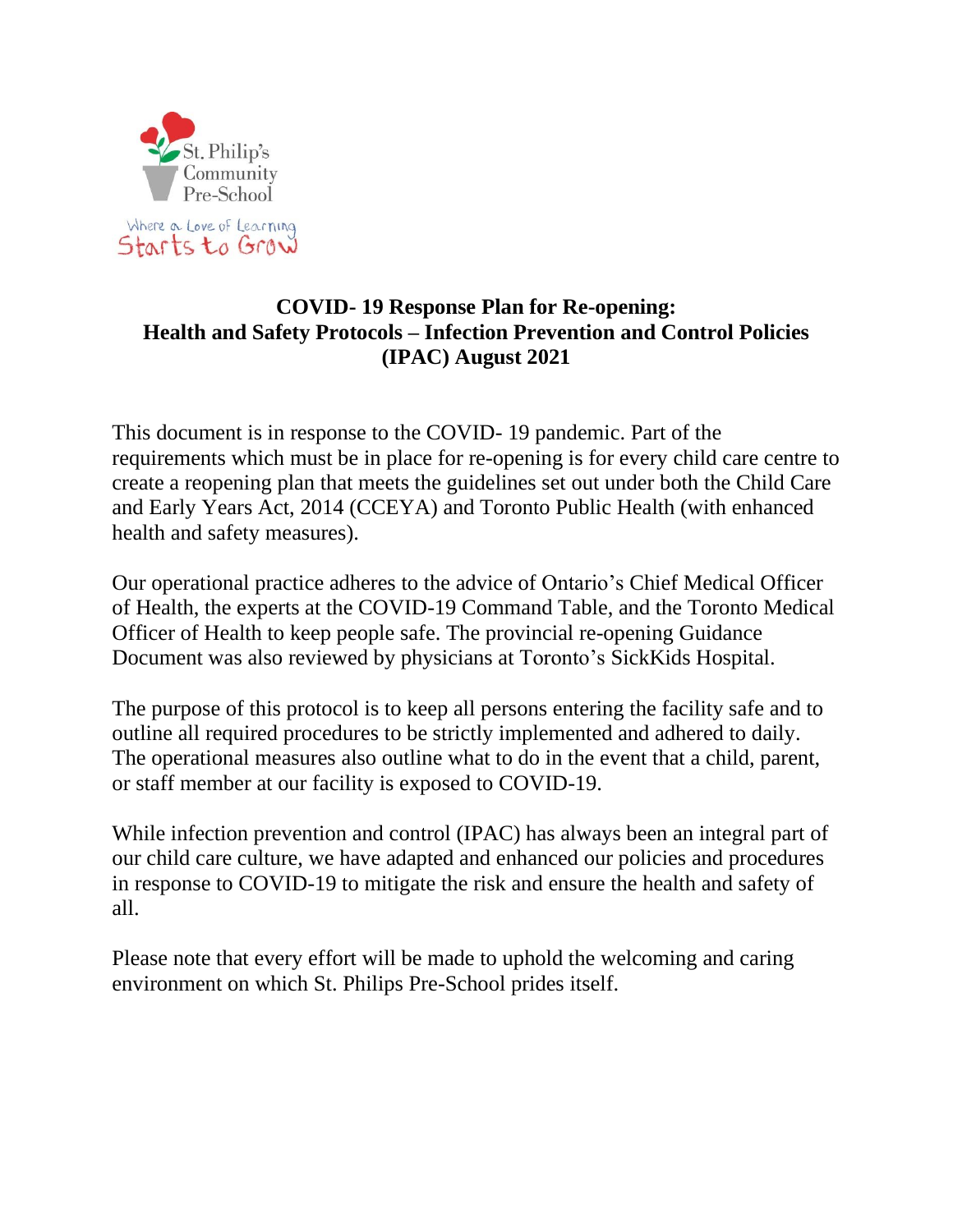### **SCREENING**

All children, staff members, and essential visitors must be screened each day before entering the building, including daily temperature checks.

Only one parent/guardian is to be in the screening area with their child/children. It is recommended that you pre-screen your child at home using the online form.

Parents will be provided a more in-depth breakdown of the screening routine at the beginning of the school year. Visual markers will be in place to ensure those waiting to be screened are six feet, or two meters, apart at the drop off area.

The screener will wear personal protective equipment (PPE) while screening children, which will include a mask and face shield. The screener will be separated by a plexiglass barrier while conducting screening.

Alcohol based hand sanitizer containing at least 70% alcohol content will be placed at the screening station. Dispensers will not be in reach of young children. Children must use it before entering the building from the screening area.

Daily screening record results will be kept on the premises. Screening questions will be recorded and stored electronically, or on paper.

Access will be denied to any individuals who are sick, even if symptoms resemble a mild cold.

Symptoms that will be screened for include:

- Fever/feverish
- New onset of cough
- Difficulty breathing
- Sore throat, difficulty swallowing
- Decreased or loss of sense of taste or smell
- Headache
- Unexplained fatigue/malaise/ muscle aches
- Nausea, vomiting, diarrhea
- Runny nose, or nasal congestion without other known causes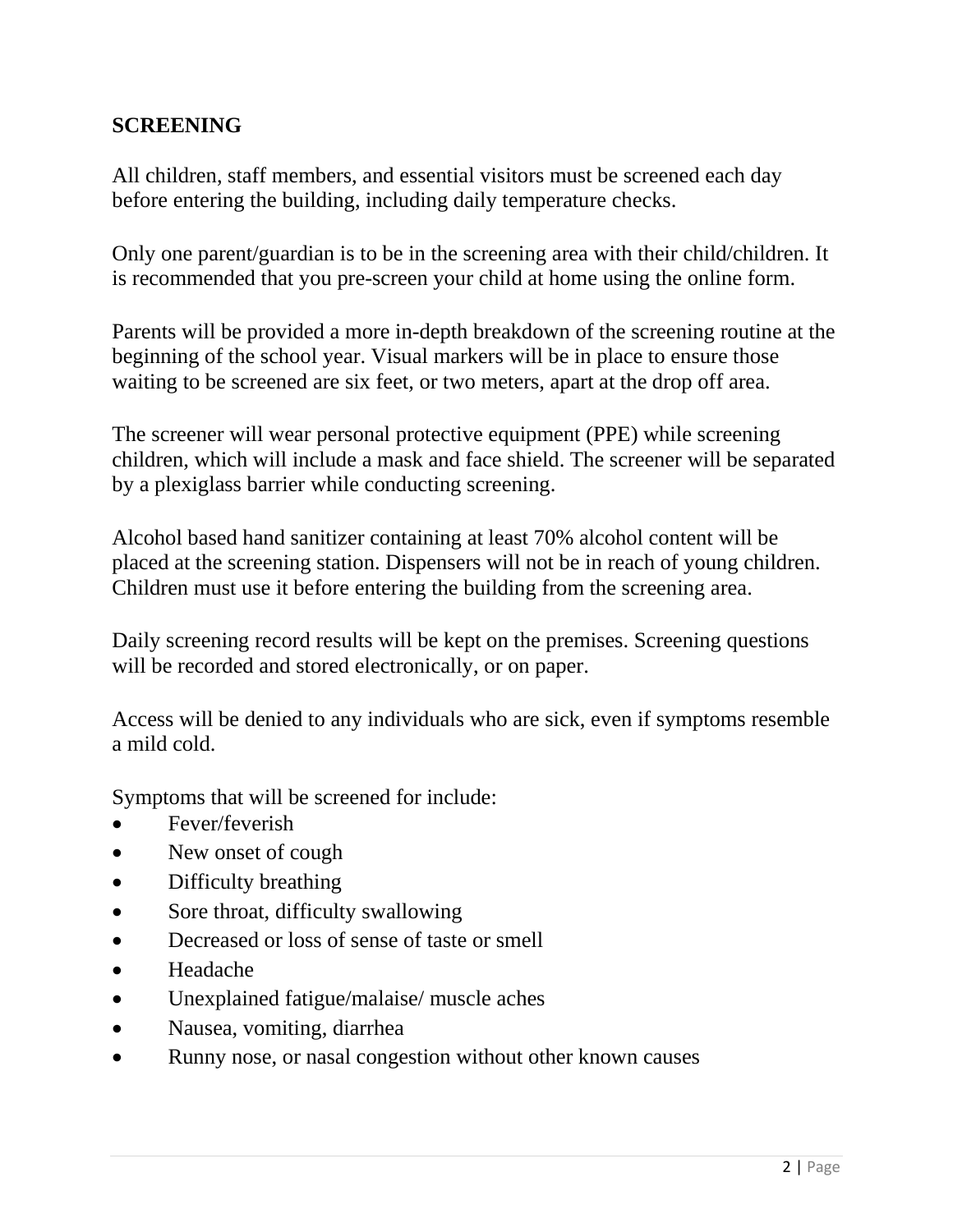- Is there a child or sibling in your house hold that has one of more of the above symptoms and/or waiting for test results?
- Has the child travelled outside of Canada in the past 14 days?
- Has the child been notified as a close contact of someone with COVID 19?
- Has the child been told to stay home and self-isolate?

If an individual answers 'YES' to any of the screening questions, or refuses to answer, and/or has a fever at or above 37.8 degrees Celsius, they have failed the screening and cannot enter the building and will be asked to review the selfassessment tool on the Ministry of Health website or the Toronto Public Health website to determine if further care is required.

Any door handles, and any other surfaces the individual may have touched will be disinfected immediately. PPE, a mask, and gloves, must be worn for this, with hand hygiene performed before and after donning and removing the gloves and mask.

If any staff or child have been excluded from school they must not return until they have had a negative COVID test and after their symptoms have been resolved. TPH strongly recommends attending an assessment centre for testing.

Staff must escort children into the child care centre after screening. Parents must not go past the screening area or enter the child care centre unless there is a specific need to do so.

### **STAFF SCREENING**

The first staff to arrive at the facility each day will answer the screening questions and then screen the next staff member to arrive. The second staff member will confirm the first staff member's answers once their own screening is complete.

Staff must disinfect personal cell phone covers, containers, water bottles /travel mugs and containers upon entry of childcare. Staff are to change shoes and wash hands immediately.

### **Documentation**

All information received during screening shall be recorded and documented and kept at the school.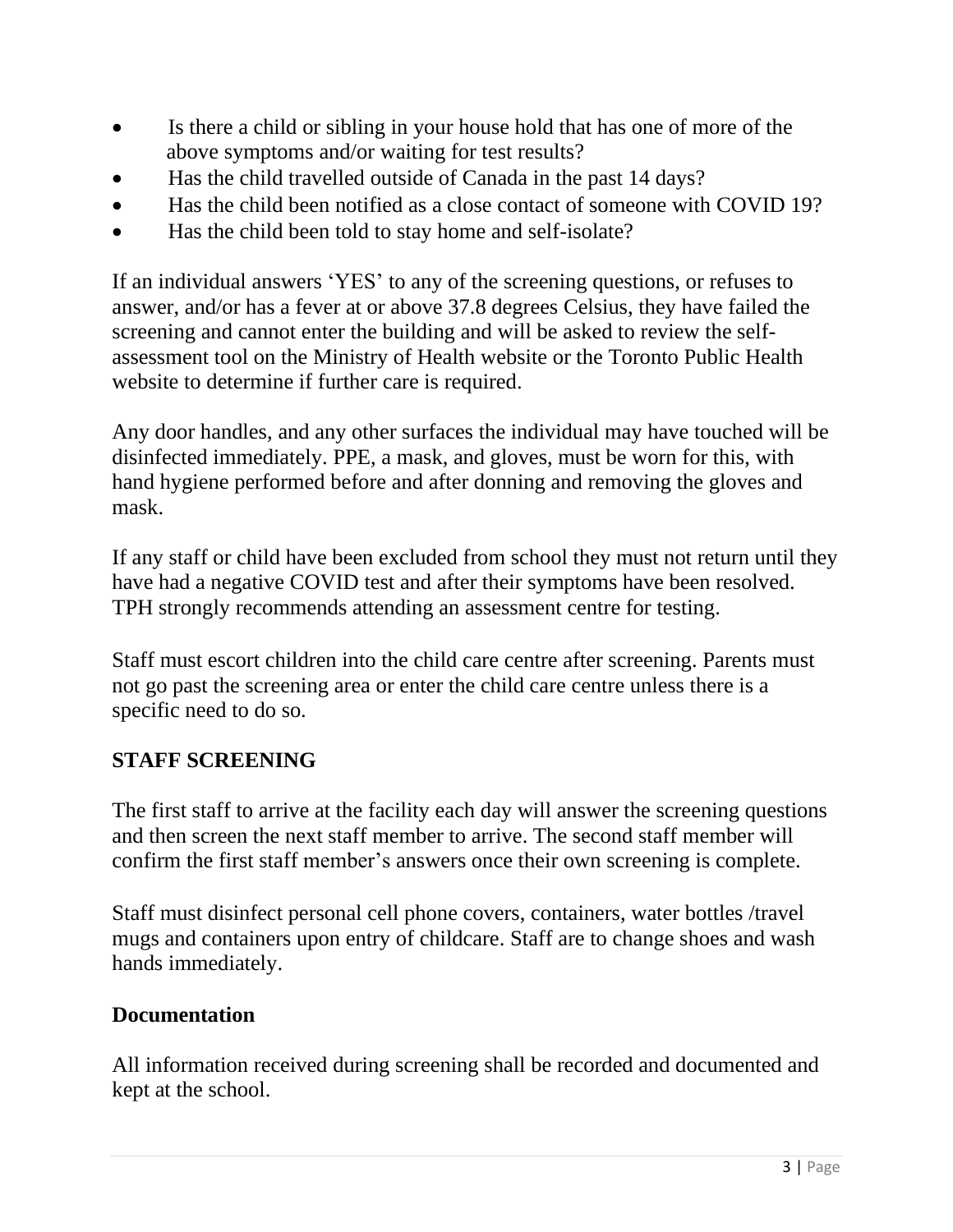# **Communication Log**

The Director or designate is responsible for ensuring that this information is managed and recorded as required. If a child presents with COVID-19 symptoms at any time, this information must also be documented in the child's file.

*This policy and procedure will be reviewed and signed off by all employees prior to re-opening the centre, and at any time where a change is made.*

# **SANITIZATION OF THE SPACE, TOYS, AND EQUIPMENT**

### **Enhanced Environmental Cleaning and Disinfection Practices**

Disinfectants commonly used in childcare setting are effective against COVID-19. As per Public Health Ontario's recommendations, frequently touched surfaces should be cleaned and disinfected at least twice per day, or more often, as required. We use warm water and soap for cleaning toys followed by a bleach/water mixture for disinfection. The chlorine bleach and water mixture is changed daily and the expiry date of the bleach is checked by staff before use.

#### **A cleaning and disinfecting log** will be kept and maintained daily.

Frequently touched surfaces may include toys, learning materials, tablets, toilet and faucet handles, light switches, door knobs and furnishings, among other items. Sharing of items will be limited and items will be cleaned and disinfected every day.

### **Items that cannot be easily cleaned and disinfected (will be removed from the room prior to opening)**

Items and activities that will be removed include:

- Soft toys
- Carpets
- Items that require laundering, such as dress-up clothing

The use of media items such as tablets will be closely monitored by staff members to ensure items are maintained in a clean and sanitary condition and are not shared by children.

Enhanced cleaning will include the cubby area, washroom, office, and kitchen.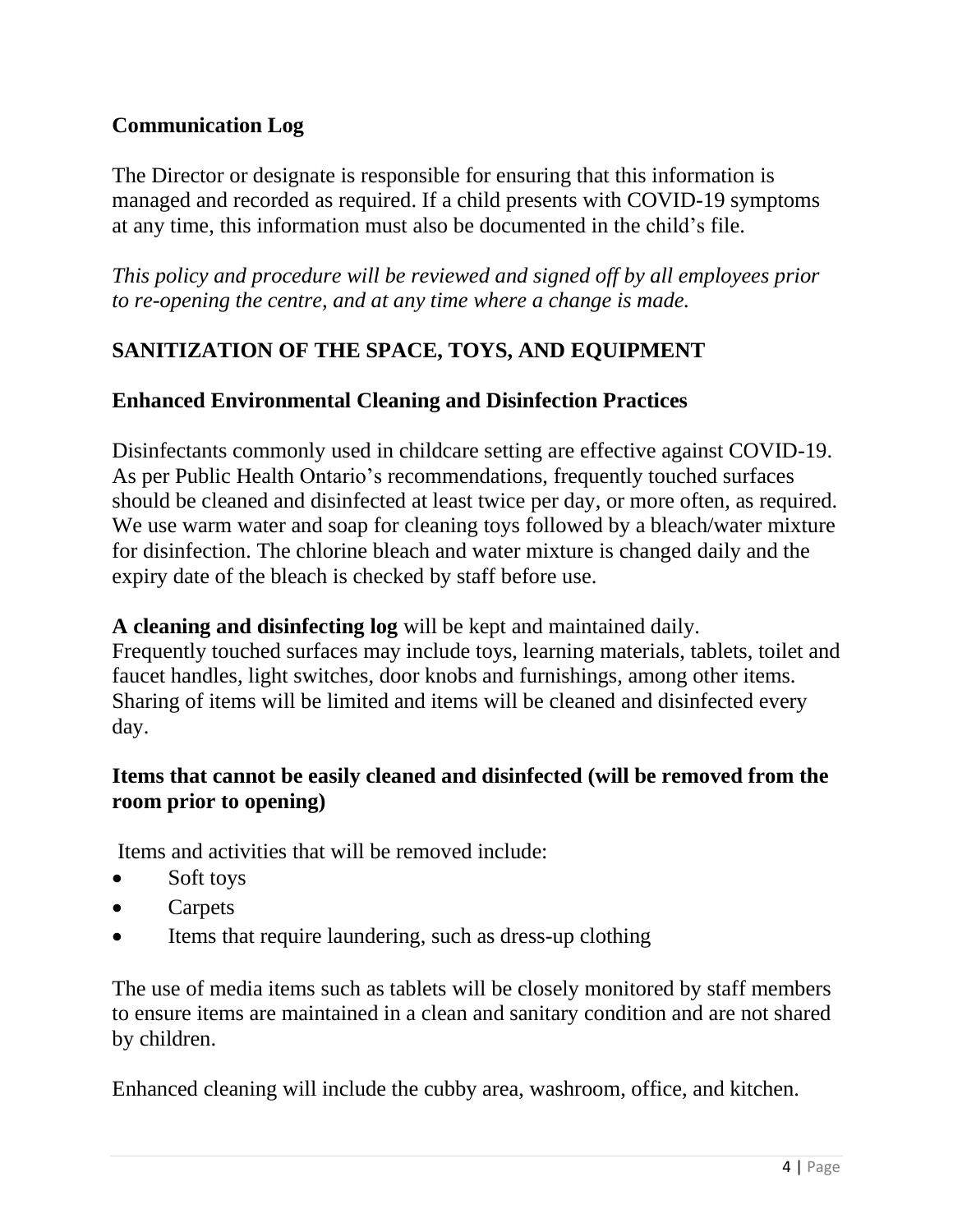# **HOW TO REPORT ILLNESS**

### **Protocols for When a Child or Staff Member Demonstrates Symptoms of Illness/Becomes Sick**

If a child or staff member becomes ill with symptoms while in the program, they should be isolated and family members contacted for pick-up. TPH strongly recommends attending an assessment centre for testing.

The child or staff member will be placed in a separate room until pick-up occurs. The room must have a hand wash sink, tissues, and hand sanitizer (70%-90% alcohol concentration). If the sick person is a child, a staff member will remain with the child until a parent/guardian arrives. If tolerated, the child will wear a mask. The staff member will also wear a mask and face shield at all times and not interact with others. The staff member will also avoid contact with the child's respiratory secretions.

All items used by the sick person will be cleaned and disinfected. All items that cannot be cleaned will be removed and stored in a sealed container for 7 days. If the child/staff have a confirmed case Toronto Public Health will be notified, and their advice will be followed.

Other children, including siblings of the sick child, and child care staff members in the program who were present while the child or staff member was ill should be identified as a close contact until they can be picked up by parents/guardians to self-isolate at home. Toronto Public Heath will provide further direction on testing and isolation of these close contacts.

The Director must inform parents/guardians of children who were exposed to the ill child, and advise that they should monitor their child for symptoms.

Staff and children exposed to a confirmed case of COVID-19 must be excluded from school for 14 days. These individuals must self-isolate at home and monitor for symptoms for the next 14 days.

Individuals who have been exposed to a confirmed case of COVID-19 should get tested as soon as any symptoms develop.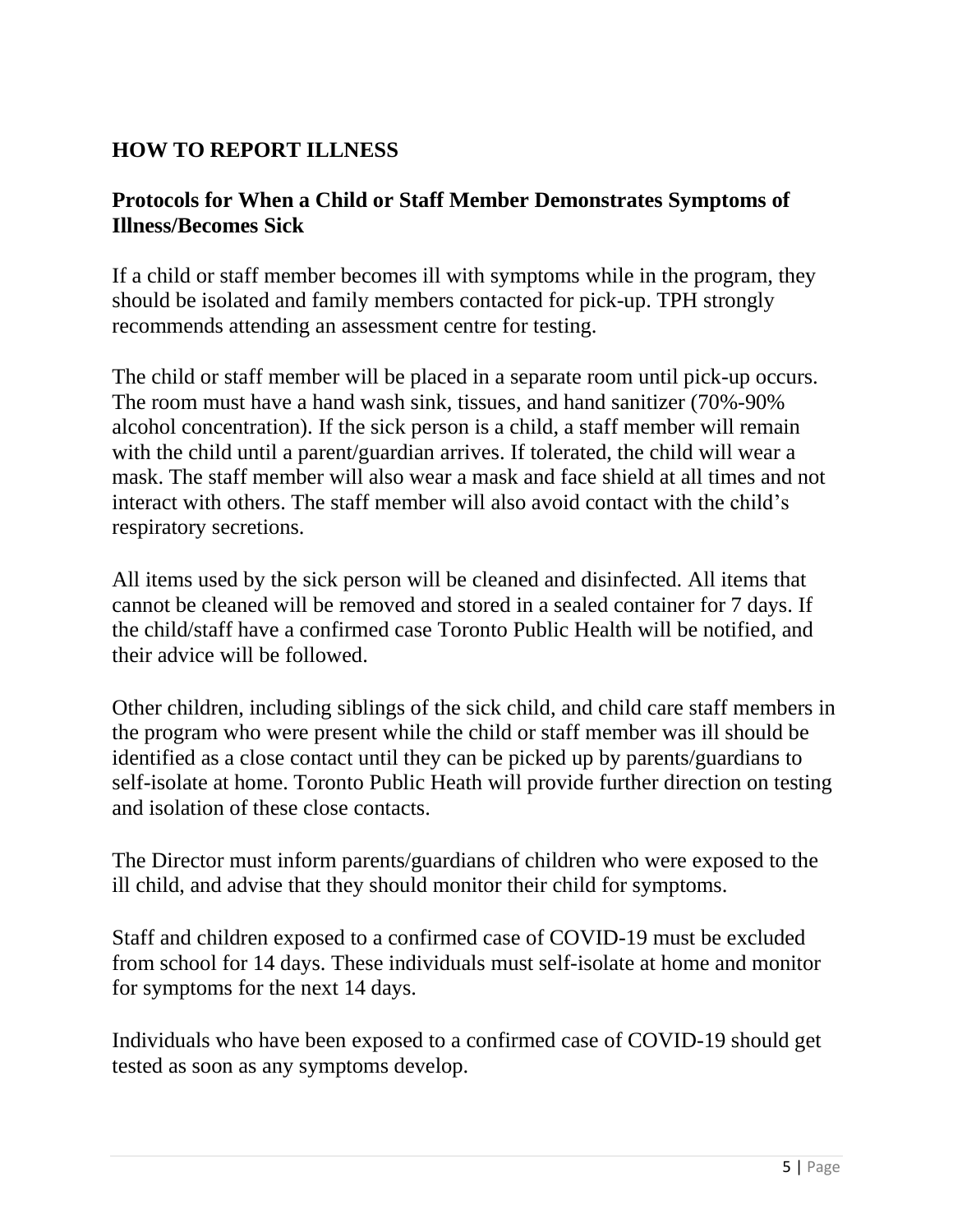If asymptomatic, individuals who have been exposed are also encouraged to get tested any time within 14 days of the potential exposure. They will need to continue to self-isolate for 14 days, even if the test is negative.

Staff and children who are being managed by Toronto Public Health (confirmed or probable cases of COVID-19, close contacts of cases) must follow TPH instructions to determine when to return to school.

Parent will need to complete a Return to Child Care Confirmation form to confirm that their child can return to school. Families must tell the school if anyone in the child's household has been in close contact with a confirmed case of COVID-19.

# **SERIOUS OCCURRENCE REPORTING**

Childcare programs have a duty to report confirmed cases of COVID-19 under the Health Protection and Promotion Act. The Director will contact Toronto Public Health if a child or staff present has tested positive for COVID-19. Toronto Public Health will provide specific advice on what control measures should be implemented to prevent the potential spread and how to monitor for other possible infected staff members and children.

Where a child or staff has a confirmed case of COVID-19, the Director will report this to the Ministry as a serious occurrence.

The Director will post the serious occurrence notification form as a required under the CCEYA, unless Toronto Public Health advises otherwise.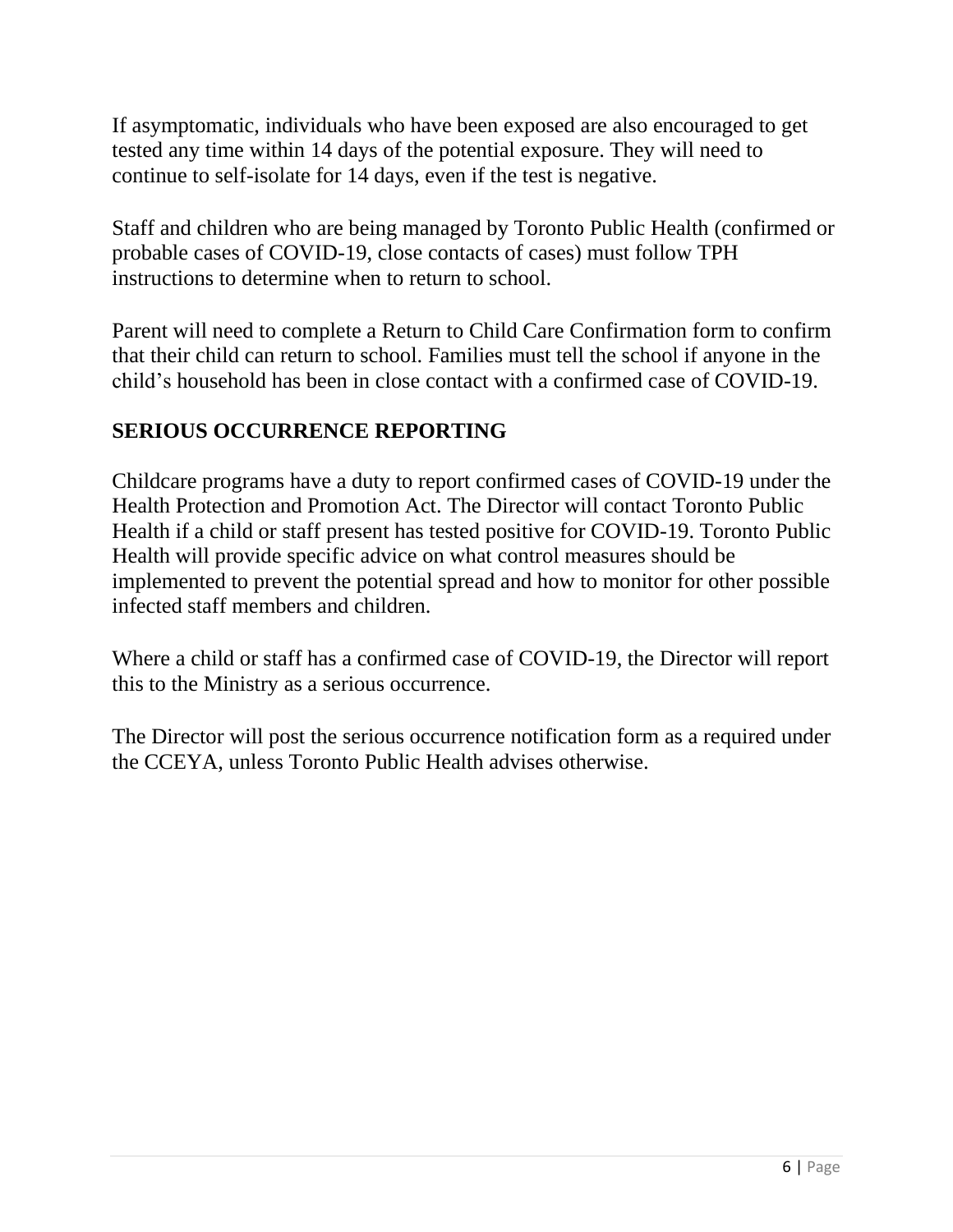# **PHYSICAL DISTANCING**

Drop off and Pick up:

- Children are to enter (be screened) and picked up through the main school doors
- Parents are not to go past the screening area in the morning or enter the school for pick up
- The staff will get the child prepared and escort them to meet the parent outside.
- Parents are encouraged to wear a face covering when picking up children and to physically distance themselves from other families

# Classroom Space:

The school recognizes that physical distancing between children is difficult and encourages staff to maintain a welcoming and caring environment for children. Physical distancing must not compromise the supervision of children.

We will try to achieve this by:

- Spreading children out into different areas, particularly at snack time
- Incorporating more individual activities or activities that encourage more space between children
- Using visual cues to promote physical distancing
- Providing individual sensory items and craft materials for single-use and discarding them at the end of the day
- Increasing space between seating and play areas
- Removing extra chairs, tables, and furniture to increase space in the area to allow children to spread out
- Encouraging children to greet each other using non-physicals gestures
- Reminding children to keep their "hands to yourself"
- Reinforcing 'no sharing' polices

• Ensuring children's personal items kept on the premises are minimal and labeled to prevent items going to the wrong home

• Avoiding activities such as singing, shouting, or speaking loudly while indoors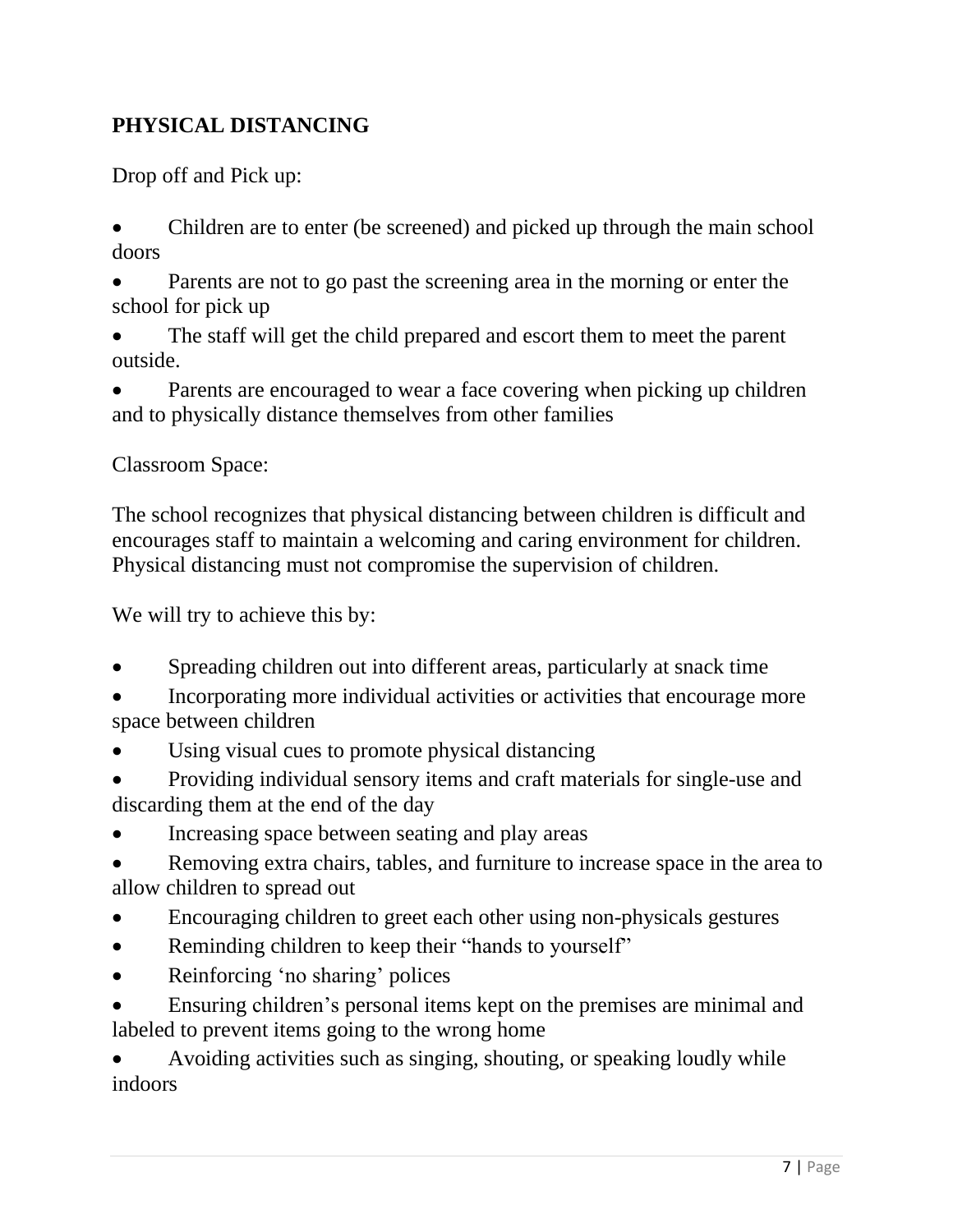Food Provisions

- No self-serve or sharing of food at meal and snack times
- Meals and snacks will be served in individual portions to the children
- No outside food under any circumstances
- Children will not prepare or provide food that will be shared with others
- Proper hand hygiene will be practiced when staff are preparing food for serving and for all individuals before and after eating
- Children will have more space between each other when sitting down in small groups for meals and snacks
- Utensils must be used to serve food

# **COHORTS**

As of September 1, 2020 the school will be allowed to return to a ratio of 1 teacher per 8 children.

# **COMMUNICATION WITH FAMILIES AND SCHOOL**

- During the recovery phase from the pandemic, where possible, the use of in person communication will be limited
- Staff and parents are encouraged to communicate through See-Saw or from a safe distance outside at pick-up with both the parent and staff member wearing face coverings
- Families can email or call the Director directly
- Use of telephone or video conferencing when possible for meetings between child care staff and with parents/guardians
- The Director will communicate updates on a regular basis to provide updates about policies and procedures and to align any gaps or concerns regarding IPAC practices
- Parents should use email or the phone to report their child as absent or absent due to illness
- Toronto Public Health will provide further advice about information that should be shared with other staff and parents in the event there is a case of outbreak of COVID-19 in the child care centre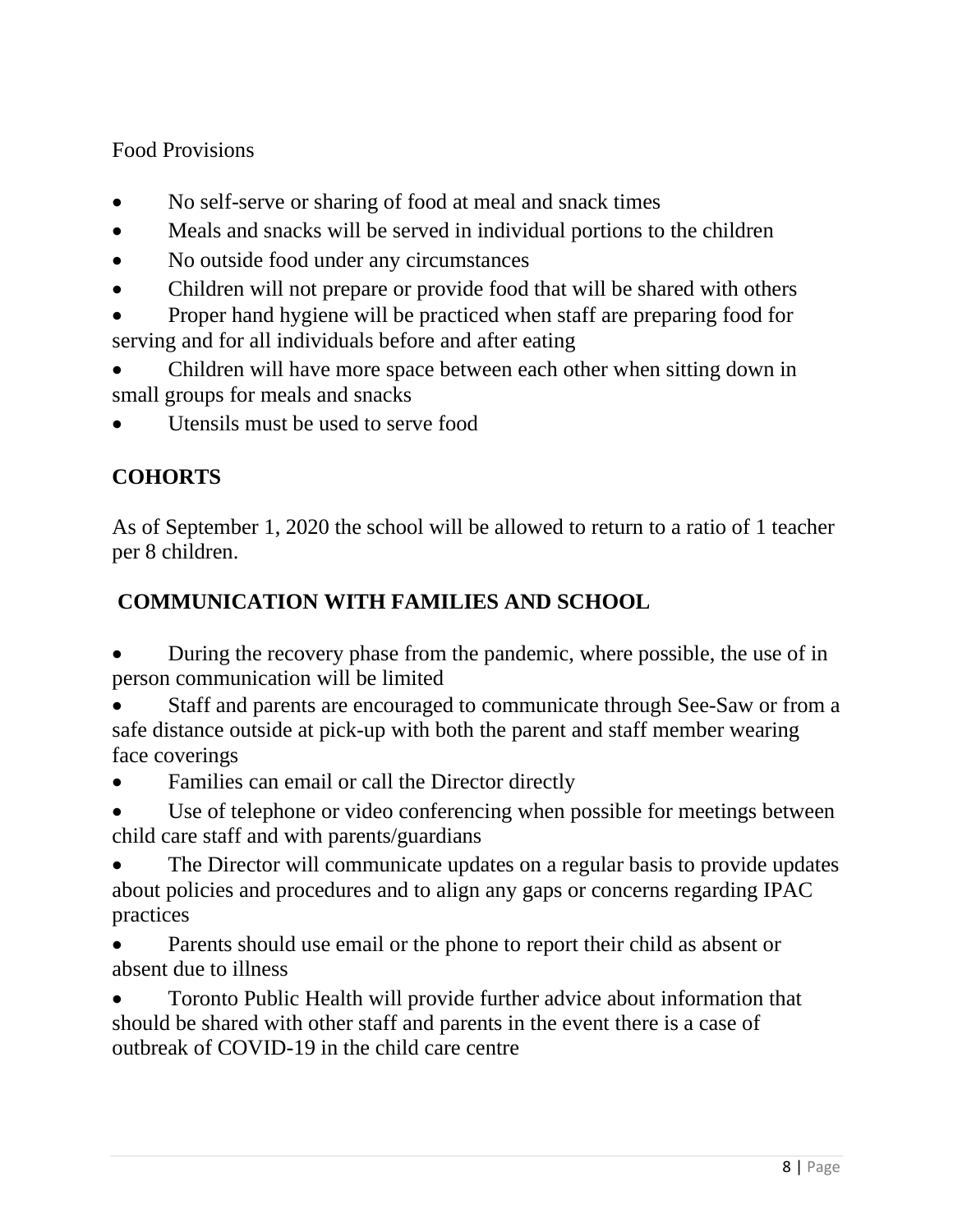# **ENHANCED ATTENDANCE REPORTING**

We will maintain daily attendance records of all individuals entering the child care centre. This includes, but is not limited to, maintenance workers, cleaning staff and Government agency inspectors. Records will be kept on site at all times.

The Director will follow up with all individuals absent to determine the reason for any unplanned absences, and determine if the absence is due to illness to note any symptoms (e.g. fever, sore throat). The Director will monitor attendance records for patterns and trends.

# **HAND HYGIENE AND RESPIRATORY ETIQUETTE**

Staff must ensure that proper hand hygiene is practiced often and when necessary (e.g. before and after eating, after using the bathroom, after covering a cough or sneeze). This includes supervising and/or assisting children with hand hygiene. Children should wash their hands before and after eating and using any sensory materials, after using the bathroom, after covering a cough or sneeze

The Director and/or designate must monitor hand hygiene supplies to ensure adequate amounts of liquid soap, paper towel, hand sanitizer, tissues, and waste receptacles with plastic bags are available.

### **USE OF PERSONAL PROTECTIVE EQUIPMENT (PPE)**

The child care centre will provide PPE for use by staff when necessary. Public health strongly recommends children over the age of two to wear a mask while indoors. Masks will not be provided by the school for children, however parents who wish to may send their child with a mask.

All staff must wear a surgical mask and protective eye wear at all times while in the school. If a staff member cannot wear the medical mask due to a medical condition, they may wear a cloth mask under the medical mask. Any exemptions to this policy will be documented.

#### **Gloves must be worn when:**

- It is anticipated that hands will come in contact with mucus membranes
- Broken skin, tissue, or blood is involved
- Bodily fluids, secretions, excretions are involved